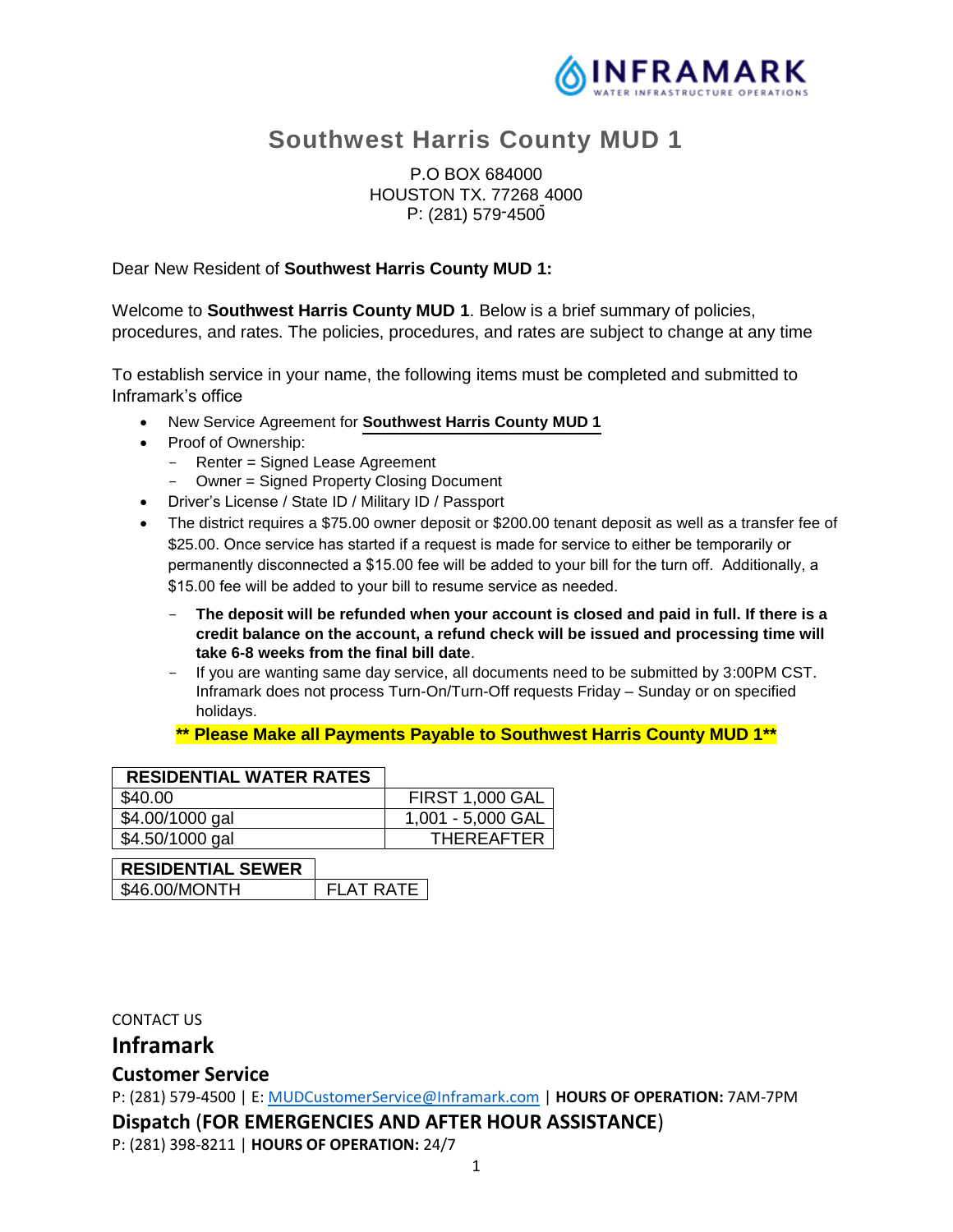

## **A \$10.00 penalty will be assessed if payment is received after the due date. This amount is shown in the "AFTER DUE DATE" section on your bill.**

## **Delinquent:**

If your account becomes past due at the time current bills are generated, a termination notice will be sent to your address. All charges are due to avoid termination of your service. Should full payment not be received as directed on the letter, your service will be disconnected. Should service be disconnected, a **\$30.00 reconnection fee** will be added to your account and an **additional \$50.00 disconnect deposit**. Full balance of your account will be required to restore service, payable by cashier's check or money order only. If reconnecting due to non-pay cut off time is 4 PM CST. If your district offers After Hours Service, reconnections after 4 PM CST will be subject to After Hours Fees Monday through Friday, to restore with same day service. If your district offers after-hour services, payments made after 4:00PM CST will be subject to afterhours fees.

*NOTE: Once an account is turned off due to a non-payment: Payments made online, by QR reader, over-the-phone, or mailed, are not acceptable forms of payment to restore services.* 

**Payment Options If a check payment is returned unpaid by your bank a \$30.00 returned check fee will be added to your bill.**

- **Online**
	- Payment Method:
		- **•** Credit/Debit Card, convenience fee 3% of payment amount
		- Electronic Check, convenience fee of \$1.00
	- www.paymyinframarkbill.com

#### **QR Readers "InstaPay"**

- Payment Method: Credit/Debit Card, convenience fee 3% of payment amount
- Electronic Check, convenience fee of \$1.00
- **Over-the-Phone**
	- Payment Method: Credit/Debit Card, convenience fee 3% of payment amount
	- Payment Method: Check, convenience fee of \$1.00
	- English: Select Option "1"
	- Spanish: Select Option "2"
- **Mail-In (Personal Check/Bill Pay)**
	- ATTN TO: Southwest Harris County MUD 1

CONTACT US

# **Inframark**

## **Customer Service**

P: (281) 579-4500 | E: MUDCustomerService@Inframark.com | **HOURS OF OPERATION:** 7AM-7PM

**Dispatch** (**FOR EMERGENCIES AND AFTER HOUR ASSISTANCE**)

P: (281) 398-8211 | **HOURS OF OPERATION:** 24/7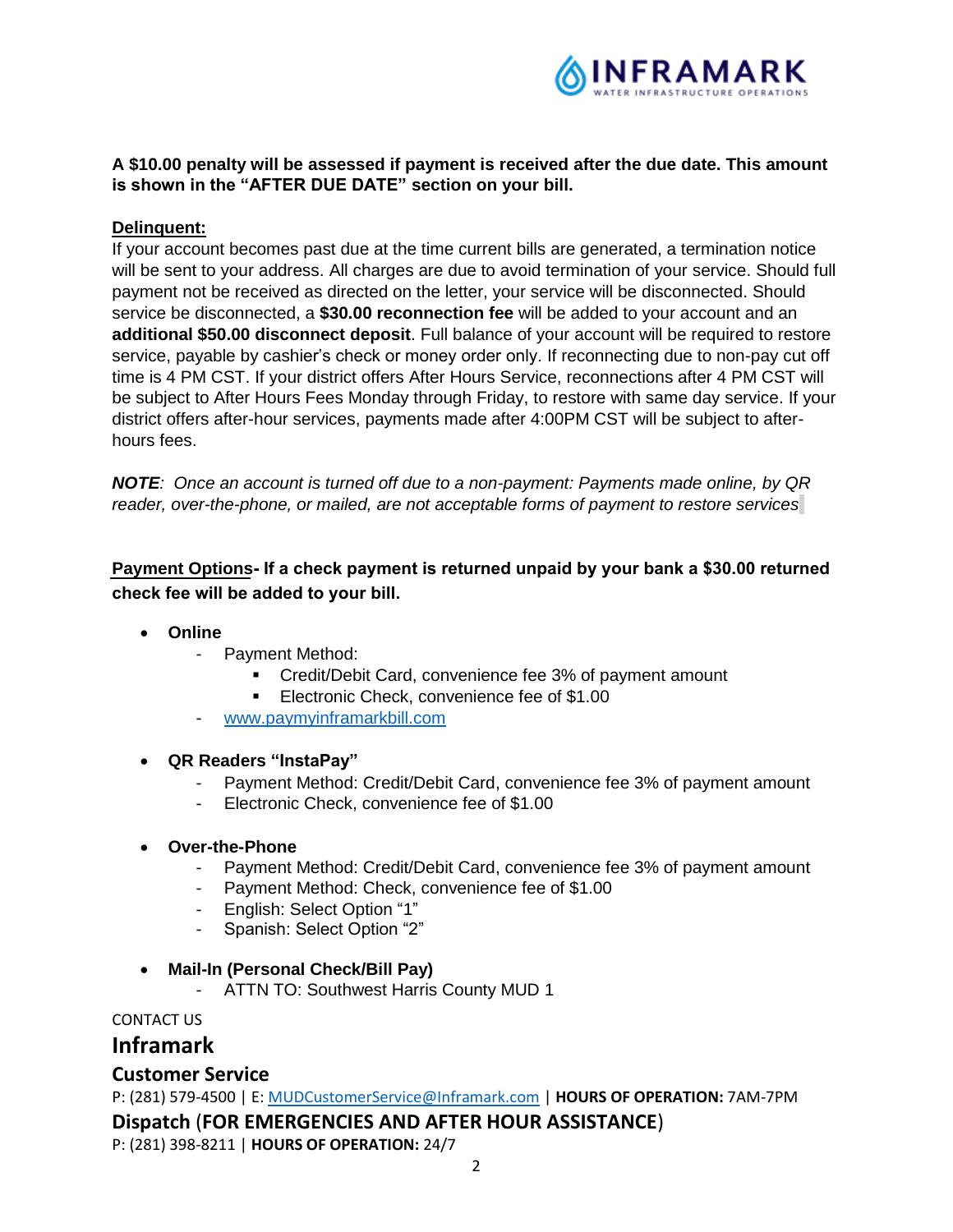

P.O BOX 684000 Houston, TX, 77268

**In-Person**

Payment Method: Personal Check, Money Order or Cashier's Check Location: Inframark – Grandway West 2002 West Grand Parkway North, Suite 100 Katy, TX, 77449 Office Hours: 7:30AM – 5:00PM

## **Detailed Payment Instructions**

- **Online**
	- Login to the payment portal website: www.paymyinframarkbill.com
	- Click "PAY BILL"
	- Enter "Amount to Pay" and Select "Payment Type"
	- Payment Method: Credit/Debit Card, Electronic Check
	- Click "CONTINUE WITH TRANSACTION"
	- Fill in "Payment Information" and Click "SUBMIT PAYMENT"
- **QR Readers "InstaPay"**
	- Open your QR Reader Application (one can be downloaded to your smart device from the App or Google Play stores)
	- Scan the Code
	- Proceed with the Payment Process
	- Payment Method: Credit/Debit Card

If you would like to enroll in the Auto-Pay program visit Inframark's customer portal at www.paymyinframarkbill.com, to enroll or give us a call for further assistance.

## **Posting of Payments**

# **IMPORTANT NOTICE**

Please note, initiated payment date or postmarked payment date is not equivalent to posted payment date.

The following type of payment general posting time frame, which is dependent on your bank's releasing fund policy and/or USPS delivery of mail.

Over-the-Phone, 48-72 hours

CONTACT US

# **Inframark**

# **Customer Service**

P: (281) 579-4500 | E: MUDCustomerService@Inframark.com | **HOURS OF OPERATION:** 7AM-7PM **Dispatch** (**FOR EMERGENCIES AND AFTER HOUR ASSISTANCE**) P: (281) 398-8211 | **HOURS OF OPERATION:** 24/7